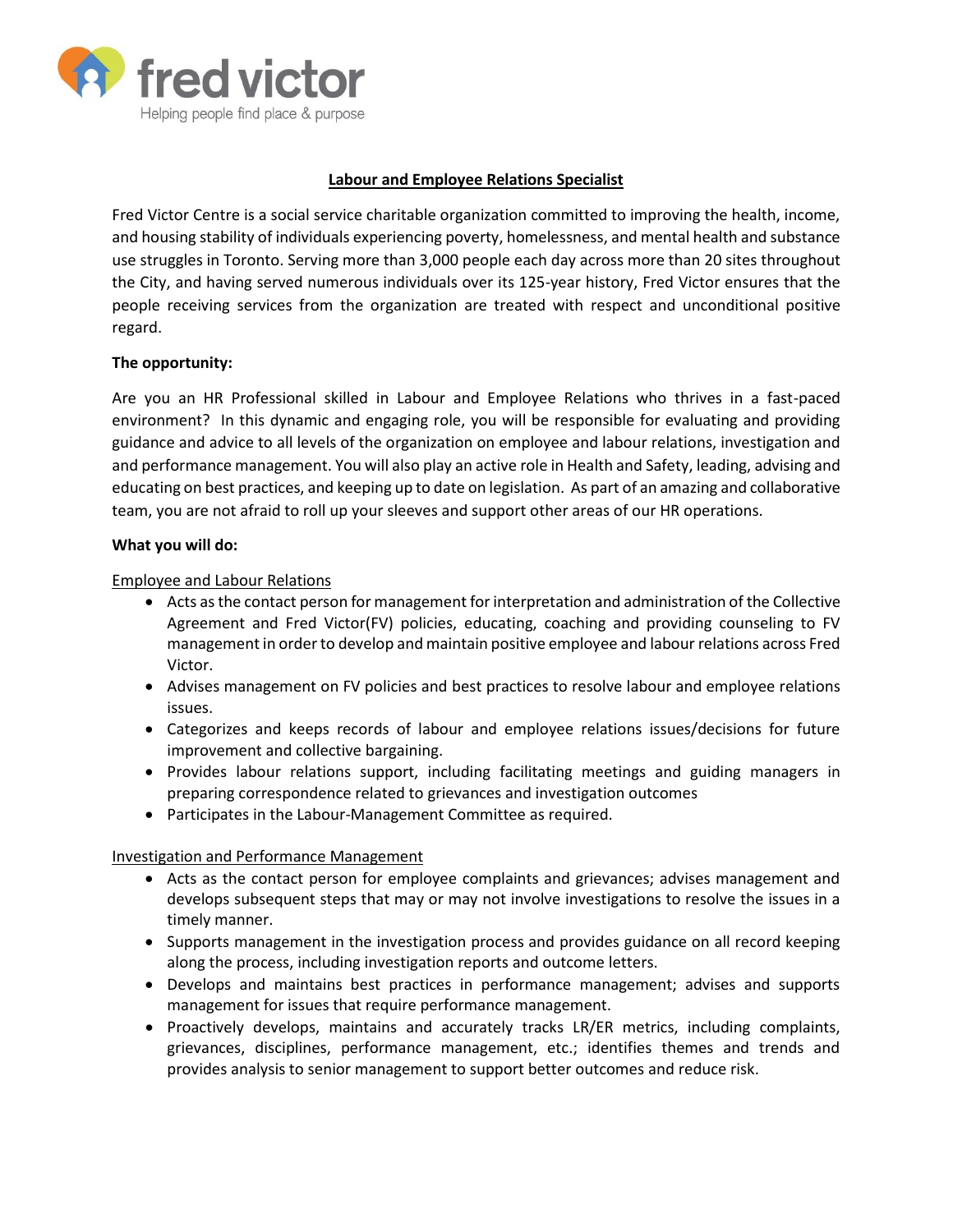## Health and Safety

- Tracks JHSC activities across FV; e.g., JHSC meetings, workplace inspections, WSIB cases and maintains the health and safety database in HRIS; keeps records of all related activities; e.g., minutes, incident reports, Form 7, etc.
- Reviews the trends in FV workplace injuries and illness and provides recommendations for improving staff wellness.
- Provides health and safety orientation and refreshers to staff; performs audit of health and safety training records as required.

# Policies and practices

- Follows changes in applicable government legislation and works with the HR team to ensure FV is compliant in all legislative requirements.
- Participates in the Human Resources Committee; reviews and updates FV policies and practices as directed by the committee.
- Conducts research into human resources and labour relations issues and trends as required and applies the relevant information to update the FV policies and practices.

# **Other**

- Liaises with vendors for office equipment; ensures invoices for office equipment services are received and processed in a timely manner.
- Supervises the HR Administrator Employee Relations on administrative activities.
- Manages correspondence, information and all confidential matters with discretion.

# **What you need to succeed:**

- University degree in Human Resources Management, Industrial Relations or related education, ideally possessing or working toward CHRL designation.
- Minimum 5 years of progressively responsible experience in the field of employee and labour relations.
- Excellent working knowledge and understanding of all relevant legislations and best practices in employee and labour relations, occupational health and safety, compensation, job evaluation, HRIS, training and performance management; e.g., Employment Standards Act, Human Rights Code, Labour Relations Act, Ontario Health & Safety Act, Accessibility of Ontarians with Disability Act, etc.
- Excellent computer skills with advanced knowledge and experience in MicroSoft programs.
- Excellent interpersonal skills; ability to influence others (without having direct authority over them) to accomplish objectives; demonstrated teamwork and collaboration skills.
- Strong written and verbal communication skills to effectively communicate with staff, managers, professional services and the public.
- Sound judgment and good problem solving skills.
- Highly developed ability to handle highly confidential information with the appropriate discretion, sensitivity and professional manner.
- Proven ability to manage multiple tasks and demands with varying levels of complexity, set priorities and meet timelines.
- Self-motivated with excellent organizational and administrative skills.